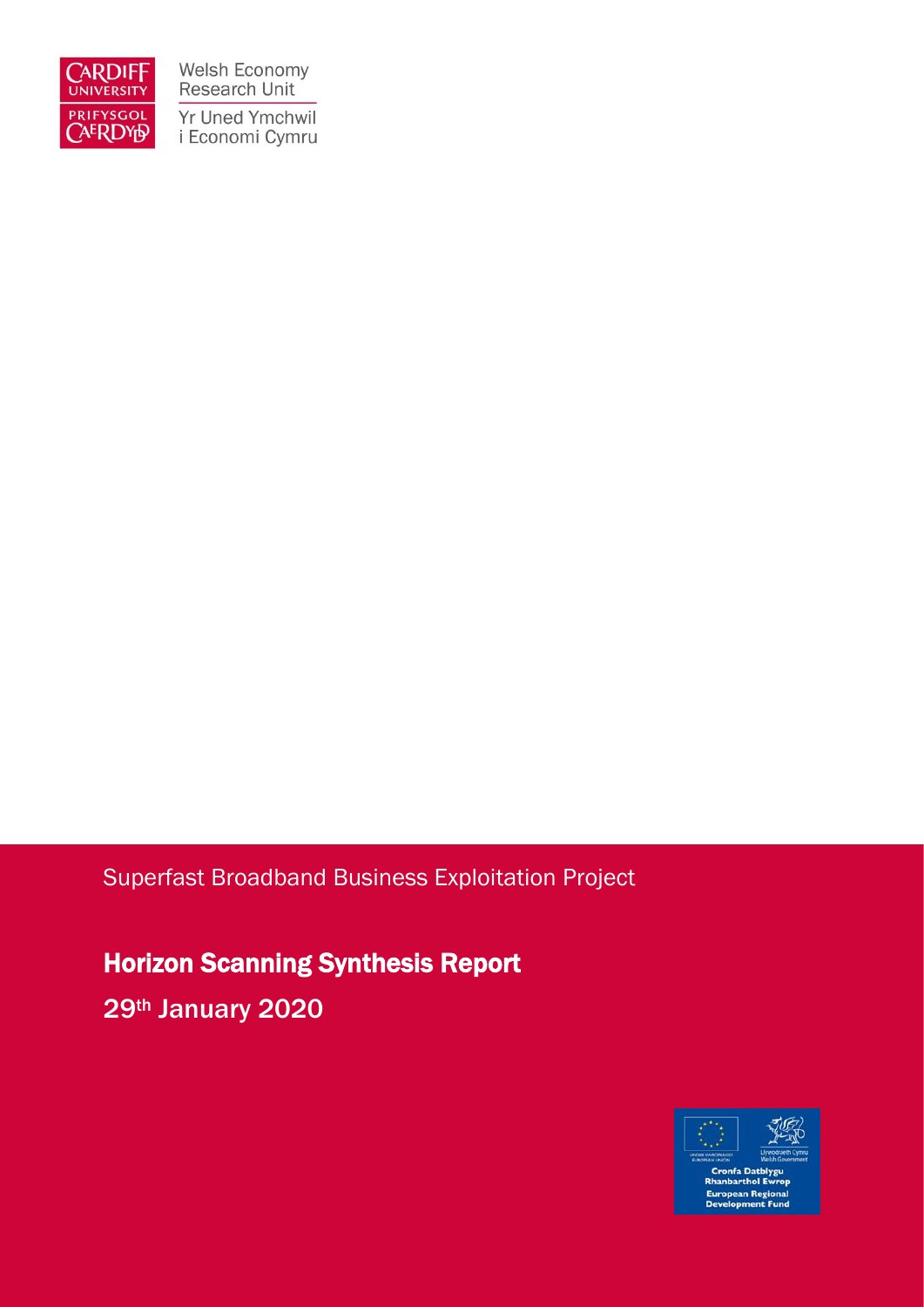# Table of contents

|                      | Summary                                                                                                               |             |  |
|----------------------|-----------------------------------------------------------------------------------------------------------------------|-------------|--|
| 1.                   | Introduction                                                                                                          | 2           |  |
| 2.                   | Aims and objectives of Horizon Scanning                                                                               | 3           |  |
| 3.                   | List of reports published                                                                                             | 3           |  |
| 4.                   | <b>Dissemination</b>                                                                                                  | 4           |  |
| 5.                   | Synthesis of Horizon Scanning findings                                                                                | 6           |  |
| 5.1.<br>5.2.<br>5.3. | Digitalisation and business / sectors<br>Digitalisation, employment and work<br>Digitalisation and geographical space | 6<br>8<br>8 |  |
| 6.                   | Conclusion and implications for policy                                                                                | 10          |  |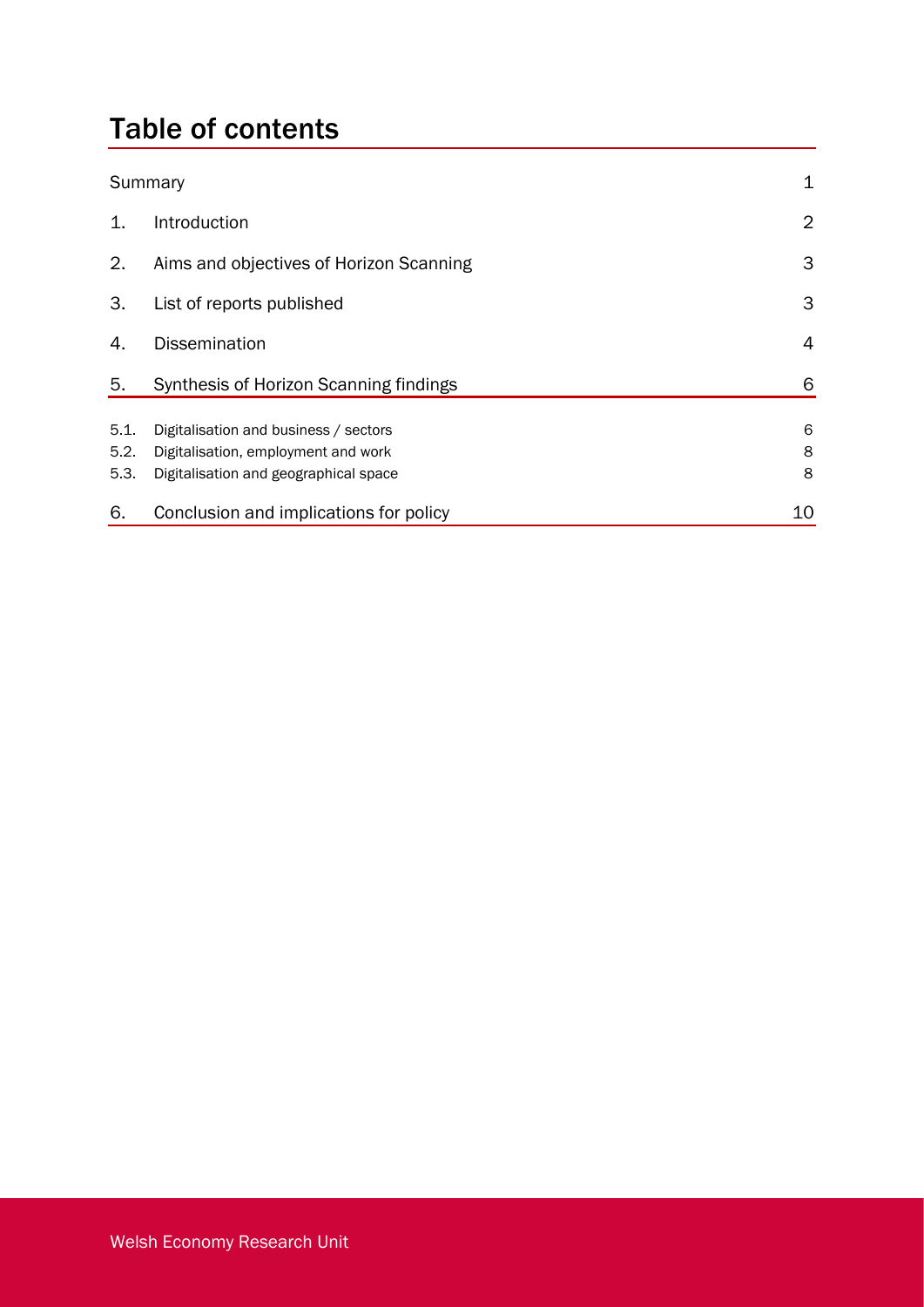# List of figures

[Figure 1 Digital matutity in Welsh SMEs, 2018](#page-11-0) **9** 

## List of tables

[Table 1 SFBE Research and Intelligence Horizon Scanning Dissemination](#page-6-0) 4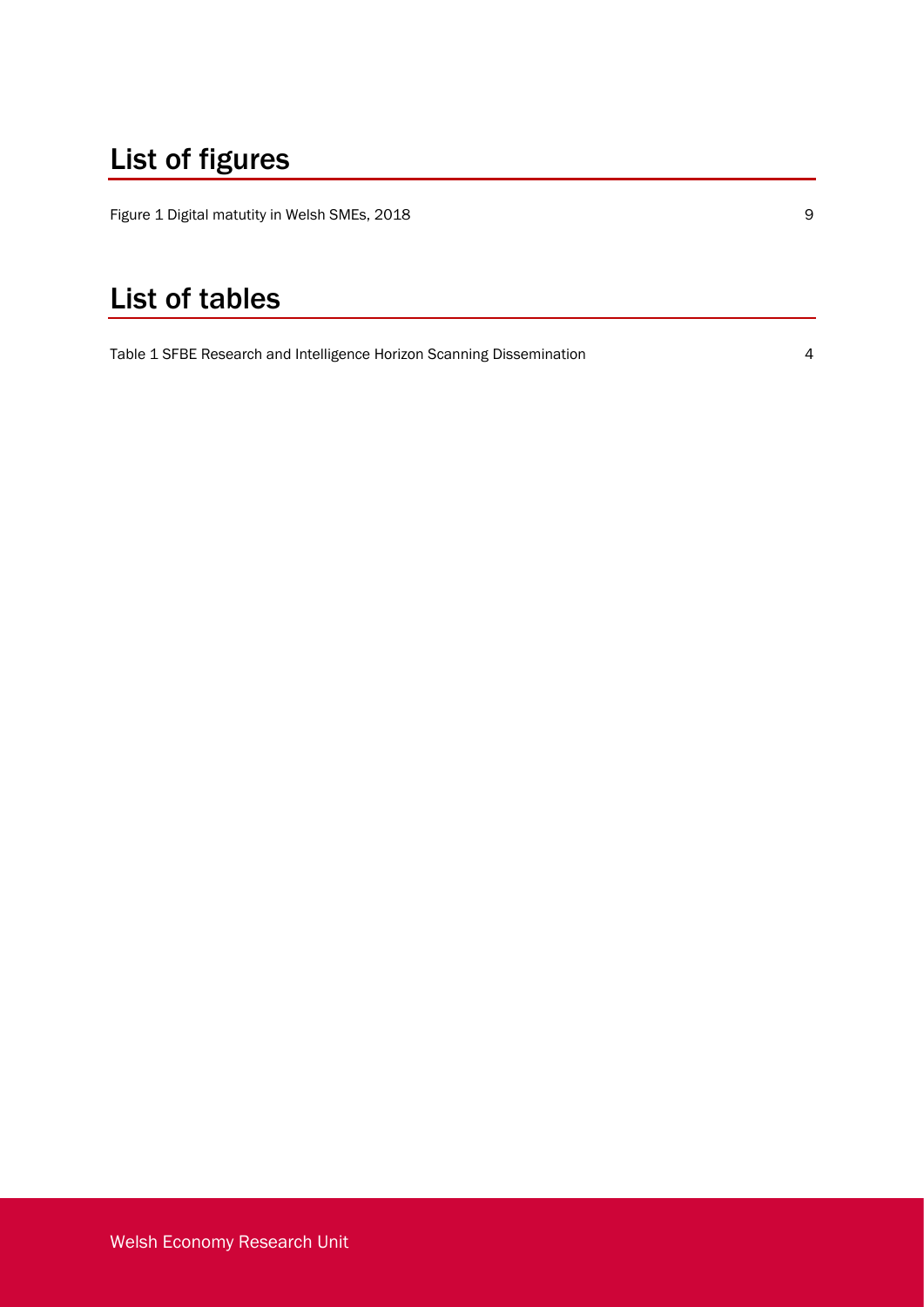### Summary

This report provides a synthesis of the main Horizon Scanning findings from the Superfast Broadband Business Exploitation (SFBE)– Research and Intelligence project. The aim of the report is to inform both policy makers, business representative bodies, businesses and local authorities about the future challenges and opportunities linked to digital technology diffusion.

The main findings of the research can be summarised as follows:

*Digitalisation and business and sectors* - The findings show that digitalisation is likely to offer both challenges and opportunities for businesses to adapt and improve efficiencies in their business processes. Digitalisation, however, is likely to be highly variable according to business size and their sector of operation. The reports examine the particular challenges and opportunities faced by the construction and foundational economy sectors.

*Digitalisation, work and employment* –These implications are explored in relation to employees located in rural areas, where such technologies are found to be increasingly providing opportunities for greater remote working, and the potential to redress the digital skills deficits in relation to urban areas. The development of new automation technologies, associated with AI, however, highlights potential vulnerability of a wide range of occupations and tasks.

*Digitalisation and geographical space* - Uneven access to, and use of, digital technologies across areas of Wales represents a long-term challenge. This is evident in differing needs and issues for urban and rural areas, and Wales' economic regions. This is likely to continue to require continued attention to broadband infrastructure connectivity and digital skills, as new technologies emerge.

The policy implications of the Horizon Scanning findings include:

- 1. Review the ongoing need for connectivity across Wales to minimise the disadvantages faced by rural areas in the broadband deployment
- 2. Ensure that business digital advisory capacity keeps abreast of emerging technology developments
- 3. Enable business advisory support to adapt delivery models to digitalisation and the emerging range of private operators in Wales
- 4. Examine the potential opportunities associated with digital hubs to support digital skills and adoption in rural areas
- 5. Consider the potential for the public sector to support the future employment skills needs for AI and automation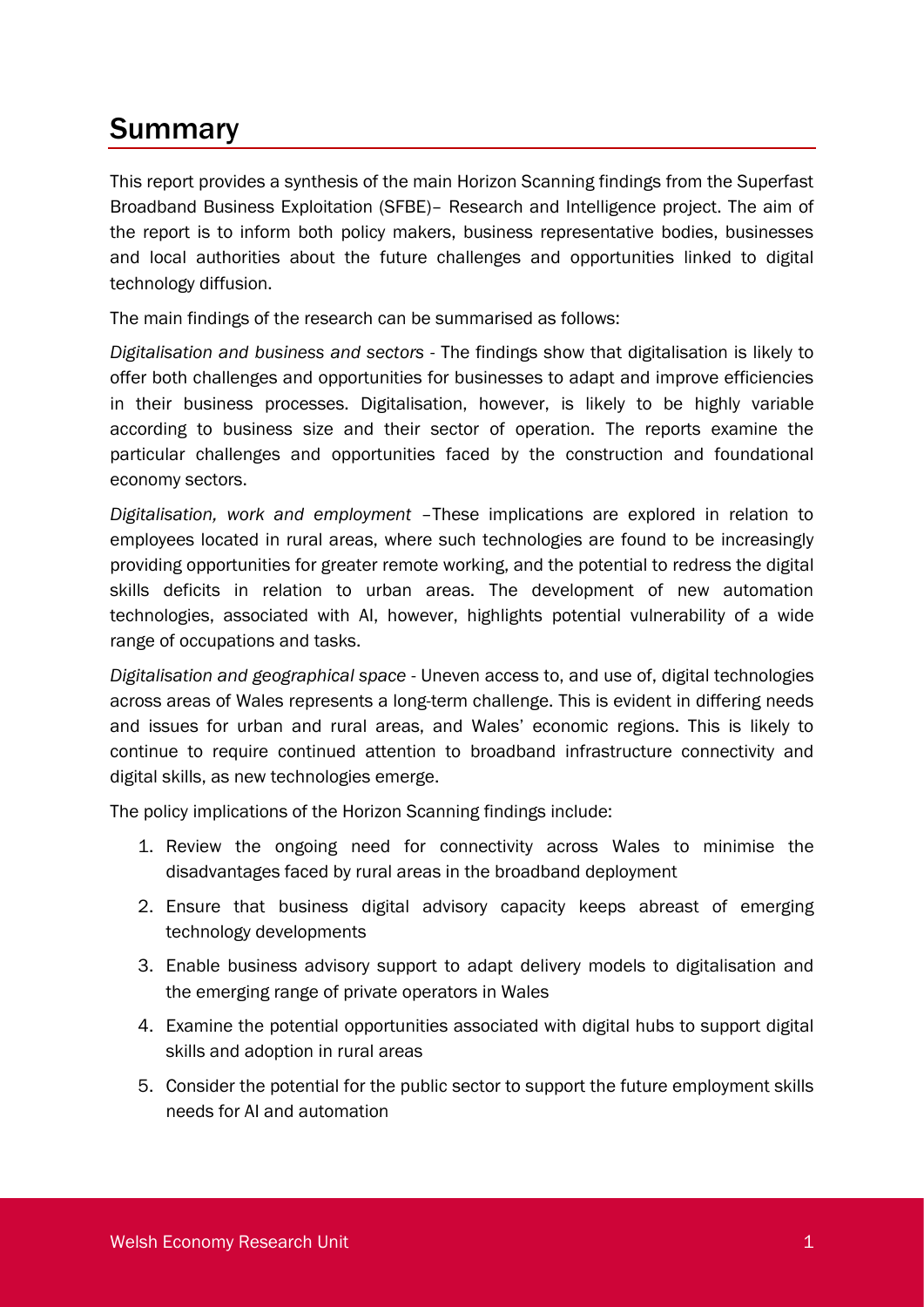### 1. Introduction

The Horizon Scanning work programme formed part of the core SFBE Research and Intelligence project's activities undertaken by the Welsh Economy Research Unit (WERU). This strand of research began in 2017 and supported the research project's objectives to look beyond the current context for digitalisation of SMEs in Wales, and to examine the technological, social and economic factors that could shape business activities and competitiveness in the coming decades.

The purpose of the Horizon Scanning reports was to provide research and intelligence that could help to inform policy makers, business representative bodies, businesses and local authority stakeholders. To achieve this the research team worked closely with the SFBE Advisory Panel (led by Professor Tony Davies) to identify topics and review outputs. This synthesis document acts as a final statement of the SFBE Horizon Scanning research, drawing out key findings and implications for policy practice and SMEs in Wales.

All Horizon Scanning reports were developed through a mix of primary research (for example, Digital Maturity Survey data) and secondary data (for example published reports) analysis. Expert interviews were also undertaken to inform the findings of several reports, and the research team attended a range of technical and industry events to further understand the trajectory of digital technological developments.

The reports were made available to partners and stakeholders through a number of routes, including presentation to the Advisory Panel and other forums such as the Superfast Broadband Champions (Local Authority) group, and the Serco / Superfast Business Wales team. All reports are available via the SFBE Research and Intelligence project [website.](https://www.cardiff.ac.uk/superfast-broadband-project/horizon-scanning) These reports (including this synthesis) form part of the final Project Repository of SFBE research.

The structure of the Horizon Scanning Synthesis report is as follows. It begins by setting out the aims and objectives of the Horizon Scanning research activity (Section 2), the research completed (Section 3) and the dissemination approach adopted (Section 4). This is followed by analysis of the main synthesis themes (Section 5). The final section draws together the conclusions and implications for policy and practice (Section 6).

The author of this paper is Dylan Henderson.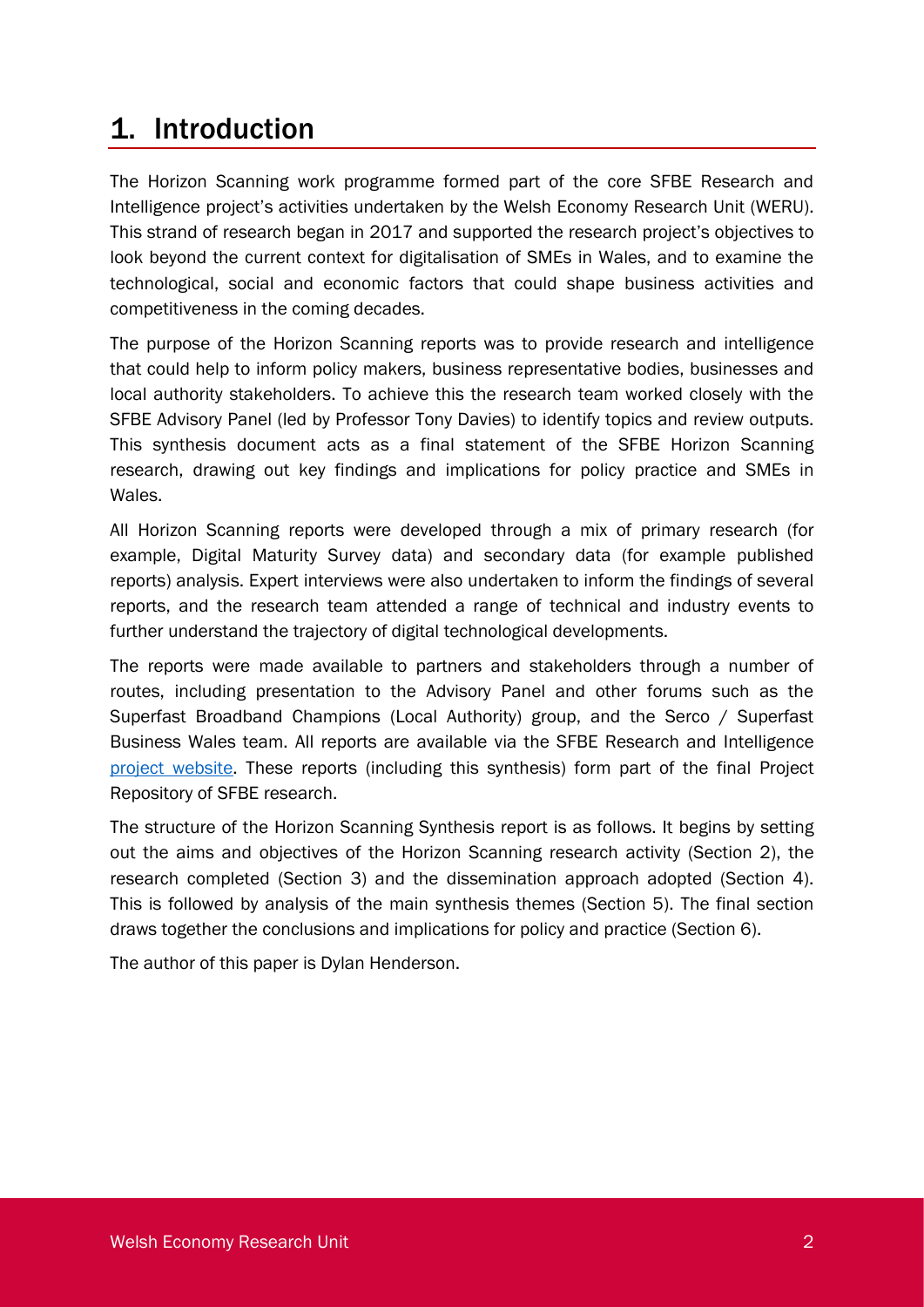## 2. Aims and objectives of Horizon Scanning

The Horizon Scanning research was intended to raise awareness of new practice and technology developments amongst business and policy makers alike, and to capture developments that were likely to impact on the ability of firms to exploit superfast broadband in the future.

It was recognised, however, that technology-focused Horizon Scanning could only provide a partial picture of the opportunities and challenges associated with superfast broadband use and would need additional consideration of wider social and economic factors to appreciate trends in business adoption, use and impact on productivity and success.

While a strict definition of horizon 'time' was not established for the research, the majority of the reports deal with topics concerning the near horizon - those emerging over the next five to ten years - with some dealing with longer-term issues (for example, the AI and Automation Horizon Scanning report).

Each report provides a non-technical statement of horizon technology or socio-economic issue, the implications for businesses in Wales, likely scope and scale of impact on businesses (radical, incremental, disruptive), and lessons for policy.

During the project a case-study of a business in the early stages of adopting superfast broadband was undertaken. This was intended to provide a longitudinal, in-depth perspective of digital adoption. The business selected was [Melin Tregwynt](https://www.cardiff.ac.uk/superfast-broadband-project/case-studies/production/melin-tregwynt) – a woollen mill located in West Wales.

### 3. List of reports published

The following Horizon Scanning papers were produced over the course of the project (including author, and date published):

- 'The transformative potential of cloud technologies for SMEs in Wales', Dylan Henderson, 26th April 2017.
- The potential of business model digitisation for SMEs in Wales', Laura Norris, 19<sup>th</sup> July 2017.
- 'AI and automation: Examining the future implications for business and employment in Wales, Dylan Henderson, Calvin Jones and Neil Roche, 30th November 2017.
- 'Digital technologies and future opportunities for the foundational economy in Wales', Laura Reynolds, Dylan Henderson, Neil Roche, 17th October 2018.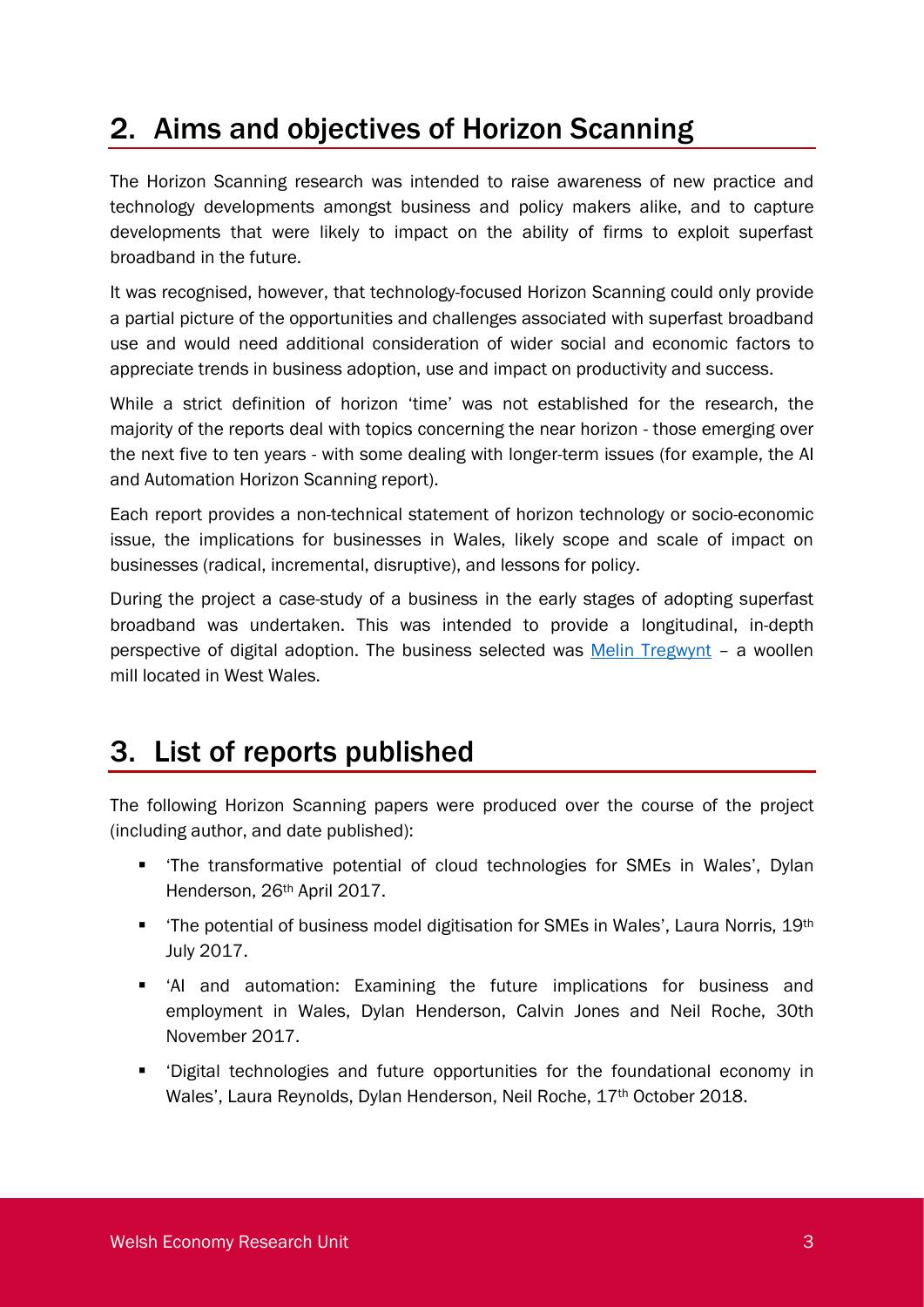- 'AI and automation: Examining the future implications for business and employment in Wales - Updated', Dylan Henderson, Calvin Jones and Neil Roche, 7th December 2018.
- 'Digital technologies and future opportunities for rural businesses and areas in Wales', Laura Norris and Dylan Henderson, 31<sup>st</sup> January 2019.
- Digital Technologies and Future Opportunities for the construction industry in Wales, Laura Reynolds, Dylan Henderson and Neil Roche, 1st October 2019.
- SME Digital Maturity in Wales Opportunities and challenges for Wales' economic regions, Dylan Henderson, Laura Norris, Laura Reynolds, Neil Roche, Chen Xu, 20th December 2019.
- Melin Tregwynt Case Study and Update, 10<sup>th</sup> February 2020.

### 4. Dissemination

Horizon Scanning reports were disseminated to a range of regional partners and stakeholders, with the intention of informing debate and policy delivery. Table 1 below summarises the main audiences, objectives and dissemination activity undertaken in the project period.

<span id="page-6-0"></span>

| <b>Audience</b>                                       | <b>Dissemination objectives</b>                                                                                                                                                                                                    | <b>Dissemination activities</b>                                                                                                                                                                                                         |  |
|-------------------------------------------------------|------------------------------------------------------------------------------------------------------------------------------------------------------------------------------------------------------------------------------------|-----------------------------------------------------------------------------------------------------------------------------------------------------------------------------------------------------------------------------------------|--|
| WG SFBE<br>programme<br>manager                       | Research is aligned with the SFBE<br>programme, delivering high quality<br>research evidence on business<br>exploitation of SFBE                                                                                                   | All Horizon Scanning draft reports were<br>submitted to Professor Tony Davies, who<br>acted on behalf of the Programme<br>manager, to receive and review the<br>reports.                                                                |  |
| <b>SFBE Advisory</b><br>Panel                         | Regular interaction with the Advisory<br>Panel and its Chair on Horizon Scanning<br>topic development.                                                                                                                             | Horizon Scanning topics were developed<br>with input from Advisory Panel members.<br>All reports were presented to the Advisory<br>Panel prior to publication.                                                                          |  |
| <b>WG Business</b><br>Wales / SFBE<br><b>Advisors</b> | WG Business Wales agree format,<br>contribute towards topic development and<br>support for the dissemination of the<br>Horizon Scanning findings.<br>Raise awareness and validate horizon-<br>scanning issues through the Advisory | Horizon Scanning reports were developed<br>with input from WG and Superfast<br>Business Wales, via the Advisory Panel.<br>Copies were subsequently made available<br>on the project website, and to Superfast<br><b>Business Wales.</b> |  |

#### Table 1 SFBE Research and Intelligence Horizon Scanning Dissemination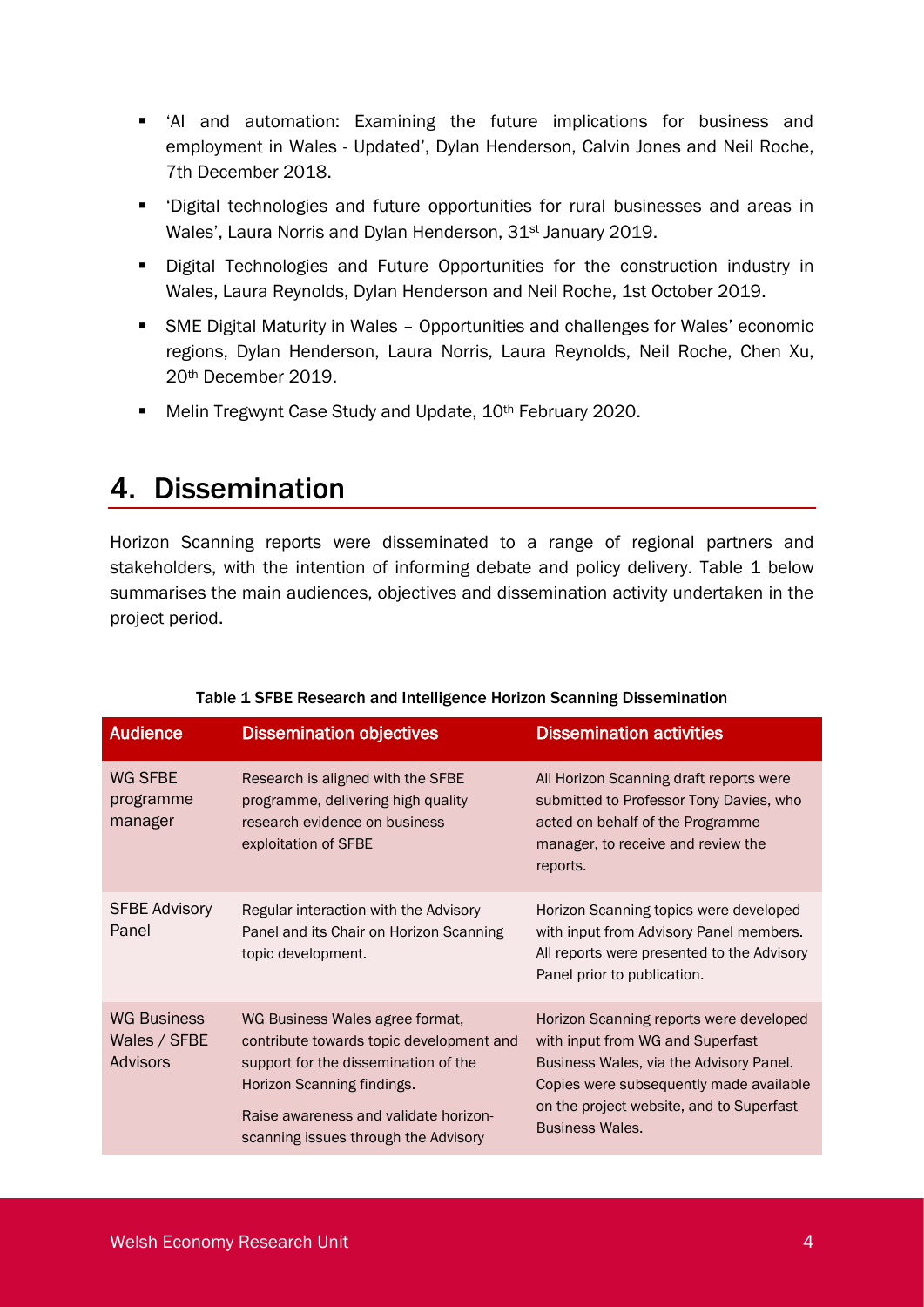| <b>Audience</b>                                    | <b>Dissemination objectives</b>                                                                                                                          | <b>Dissemination activities</b>                                                                                                                                                                                                                                                                                                                                                                                                                                                                                                                                                                                                                                     |  |
|----------------------------------------------------|----------------------------------------------------------------------------------------------------------------------------------------------------------|---------------------------------------------------------------------------------------------------------------------------------------------------------------------------------------------------------------------------------------------------------------------------------------------------------------------------------------------------------------------------------------------------------------------------------------------------------------------------------------------------------------------------------------------------------------------------------------------------------------------------------------------------------------------|--|
|                                                    | Panel and information provision work of<br>Superfast Business Wales (SERCO).                                                                             |                                                                                                                                                                                                                                                                                                                                                                                                                                                                                                                                                                                                                                                                     |  |
| Local<br>authorities                               | Superfast Broadband Champions are<br>aware of the Horizon Scanning outputs,<br>engaged in their dissemination and<br>contribute to topic development.    | Horizon Scanning reports were<br>disseminated to local authority partners<br>via the Advisory Panel and project<br>website.                                                                                                                                                                                                                                                                                                                                                                                                                                                                                                                                         |  |
| <b>Business</b><br>representative<br>organisations | Organisations are aware of the Horizon<br>Scanning outputs, engaged in their<br>dissemination, and contribute to topic<br>development.                   | Horizon Scanning reports were<br>disseminated to Business Representative<br>bodies (FSB Wales, IoD Wales, EstNet) via<br>the Advisory Panel and website.                                                                                                                                                                                                                                                                                                                                                                                                                                                                                                            |  |
| <b>Businesses</b>                                  | Businesses are aware of the Horizon<br>Scanning outputs, take action on the<br>findings (as appropriate) and contribute to<br>topic development.         | Horizon Scanning reports were made<br>available to businesses via Business<br>Representative bodies, the project<br>website and various events.                                                                                                                                                                                                                                                                                                                                                                                                                                                                                                                     |  |
| Academic                                           | National / international research<br>partnerships established.<br>High quality academic research outputs<br>developed around Horizon Scanning<br>topics. | The research team have presented their<br>Horizon Scanning research and networked<br>with partners at the following national and<br>international conferences:<br>2018 - Regional Studies Association<br>Annual Conference, Lugano, 3rd-6th June<br>(Al and Automation).<br>2019 Regional Studies Association<br>Annual Conference, Santiago de la<br>Compostela, 5 <sup>th</sup> to 7 <sup>th</sup> June (Rural).<br>2019 Regional Studies Association<br>Annual Winter Conference, London, 14-<br>15 <sup>th</sup> November (Foundational Economy).<br>2019 Regional Studies Journal 'Industry<br>4.0' workshop, 4 <sup>th</sup> December (AI and<br>Automation). |  |

Source: Adapted from WERU (2018) Superfast Broadband Business Exploitation Project: Horizon Scanning Plans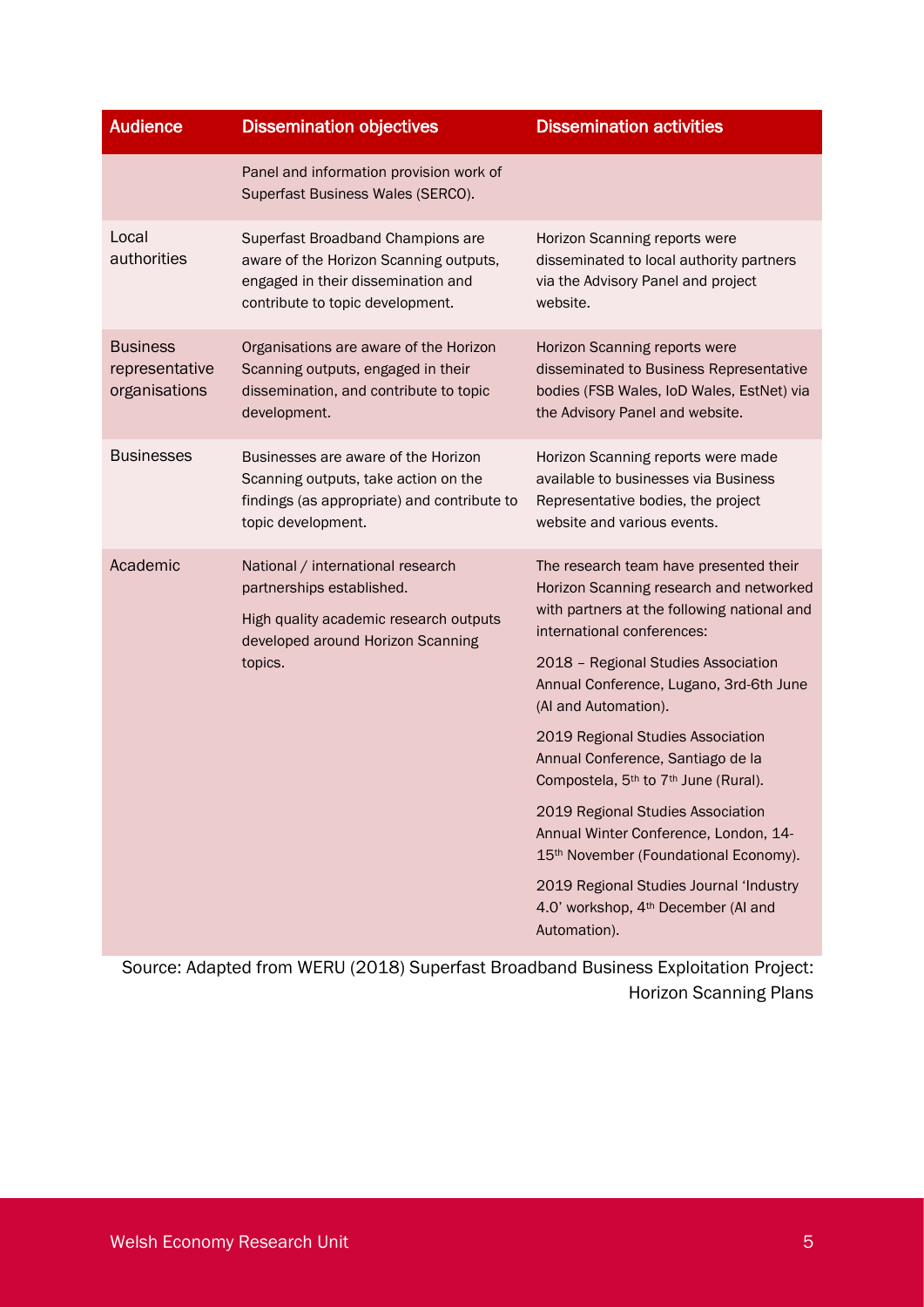## 5. Synthesis of Horizon Scanning findings

The Horizon Scanning reports examine the socio-economic and technological context for business, sector, and geographical aspects of digitalisation, alongside their implications for policy. They highlight the growing range of technology applications that are emerging, many of which are benefitting from the greater availability of high-speed broadband networks. Although terms such as digital transformation have emerged to describe such developments (Henderson, 2019) WERU's research shows this to be both incremental and uneven across businesses, depending on their size, location and area of activity (WERU, 2019). Indeed, they suggest that while many businesses can be classed as 'digitally embedded' there is a significant proportion of firms that have some way to go towards achieving full digitalisation, particularly as new technologies continue to be developed and mainstreamed across the business community and society more widely. This challenge of both embedding digital technology within business process and updating capabilities can be seen in WERU case studies such as Melin Tregwynt – a business that has long struggled to secure superfast broadband connectivity and maximise its impact on the business.

The following section explores the horizon from the perspective of business and sectoral issues, employment and work, and geographical space.

### 5.1. Digitalisation and business / sectors

Digitalisation of businesses and sectors is a constant theme in the Horizon Scanning research undertaken for the project. This included Horizon Scanning studies of the [construction](https://www.cardiff.ac.uk/__data/assets/pdf_file/0009/1702674/Horizon-scanning_Construction_final.pdf) and [foundational economy](https://www.cardiff.ac.uk/__data/assets/pdf_file/0009/1386522/New-Foundational-Economy_v9-LR-DH-NR.pdf) sectors, as well as businesses and sectors located in particular areas of Wales. These findings show that digitalisation is increasingly becoming an enabler of growth and development for all sectors, with potential for it to impact across business processes. The [business model](https://www.cardiff.ac.uk/__data/assets/pdf_file/0005/1064732/Horizon-Scanning_business-model-report-final-1b.pdf) Horizon Scanning report, for example, illustrates how digitisation can affect how businesses operate, make money, and interact with the market. This can impact on both manufacturing and service sectors, with new approaches to customer and supplier interfaces, back office functions, supplier interfaces, and new product offerings emerging. Such developments suggest opportunities for businesses to adapt their models, helping them to respond to competitive challenges.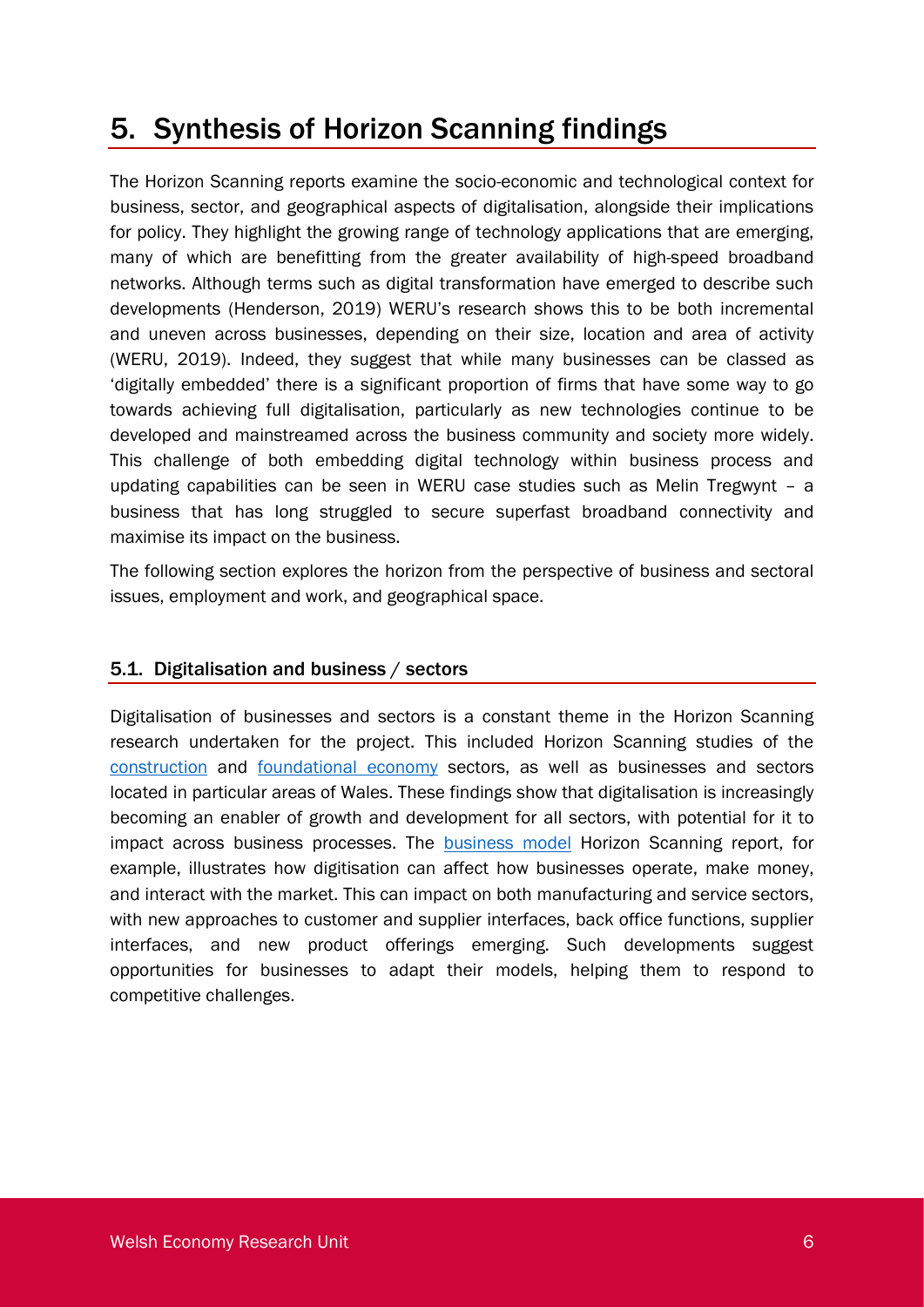The research shows that while advanced technology solutions are emerging in areas such as AI and sector-specific tools such as BIM (Building Information Modelling) and Precision Agriculture tools, incremental adoption is likely to represent the most prevalent strategy for most SMEs. Sectors starting from a low base of digital maturity include construction and foundational businesses. Here the challenge faced is one of encouraging individual SME take up and use, with a potential role for government and sector bodies to support this process. In contrast, digitally mature sectors such as IT services face challenges of ensuring they keep abreast of new technology developments and skills, and able to access the fastest fixed and mobile broadband speeds in all parts of Wales. In such cases, technologically advanced businesses may be able to gain from 'first mover status' from digital innovation.

WERU's Digital Maturity Survey data suggests that SMEs in Wales have increasingly adopted technologies highlighted in the Horizon Scanning research, such as cloud computing. It also indicates that some technologies are likely to impact over the next five to ten years (and possibly longer), for example AI and Automation. This indicates that digitalisation will continue to evolve, and businesses will need to ensure they have the capabilities to respond over time. WERU's digital maturity research, however, points to there being many businesses that are digitally disengaged and passive adopters.

The [Cloud computing](https://www.cardiff.ac.uk/__data/assets/pdf_file/0003/1064712/Horizon-Scanning_cloud-computing-report-1_3b.pdf) Horizon Scanning report notes that many advanced applications such as AI are increasingly bundled into pre-existing digital products. The Microsoft 365 productivity software, for example, includes access to long standing desk top tools such as Word and PowerPoint, with cloud integration and access (One Drive). These tools allow businesses to access and work on files remotely, and for these to be synchronised across multiple devices. Such bundling suggests a process of adoption is likely to occur sometimes without the knowledge of users and have the potential to overcome the complexity of digital technology adoption and improve their usability.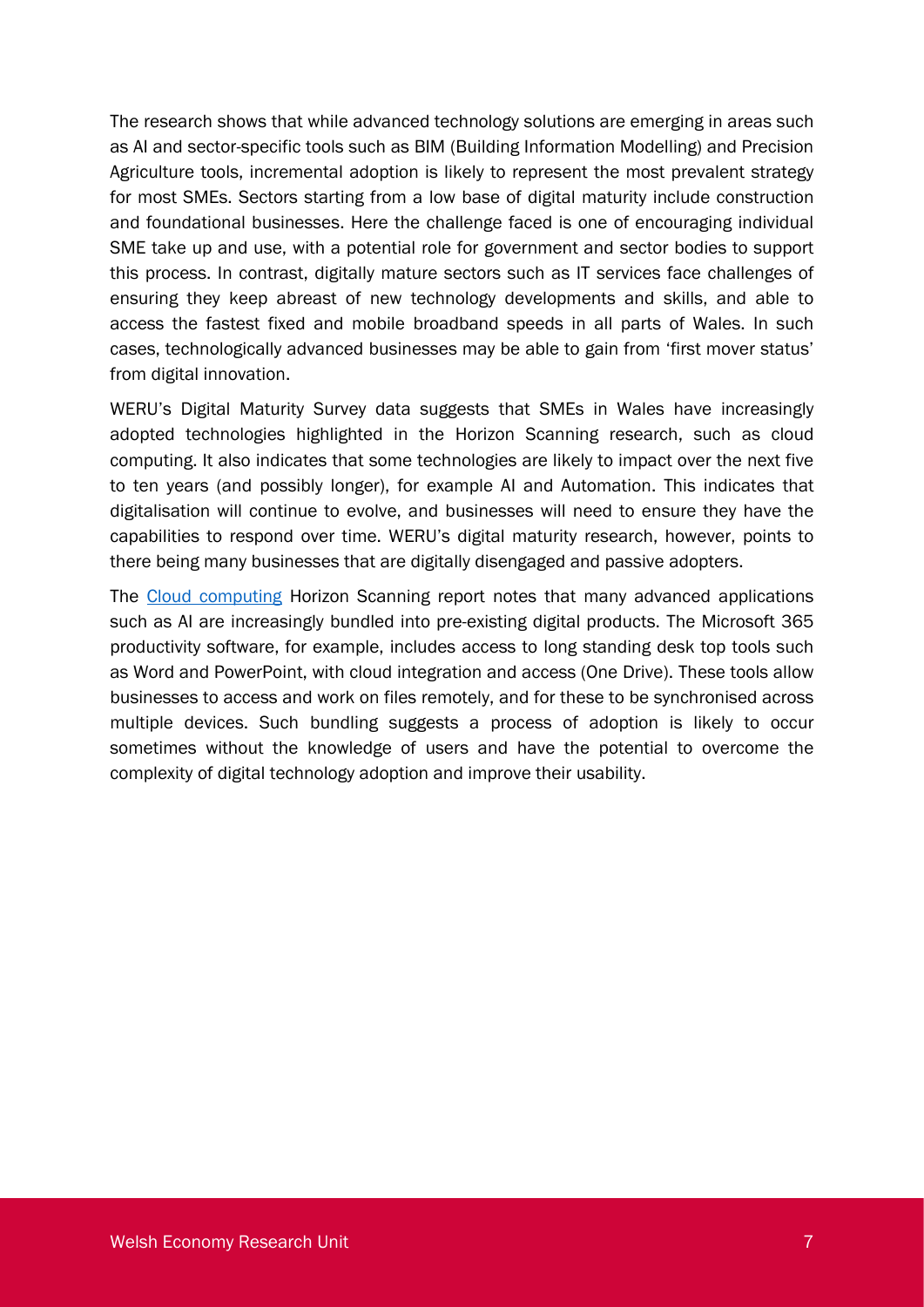#### 5.2. Digitalisation, employment and work

The Horizon Scanning research points to a range of implications for employment and work associated with digital technology adoption and use. This can be seen in the [Rural](https://www.cardiff.ac.uk/__data/assets/pdf_file/0008/1438802/Horizon-scanning_rural-opportunities-03.pdf) Horizon Scanning report which identifies the potential it offers for remote work in such areas. Such opportunities may enable workers to live in rural areas, taking advantage of quality of life factors. It may also offer assistance to workers in undertaking their tasks (so-called labour augmentation), for example, by enabling machines to undertake repetitive tasks under worker supervision. In the foundational economy Horizon Scanning report the findings illustrated how digital technology skills development may provide a mechanism to address the generally low-paid, low-skilled nature of work in the sector, with little access to career progression opportunities. This, it is argued, can aid the dissemination of knowledge, resources and shared opportunities across foundational occupations. These positive benefits can be seen in the Digital Maturity Survey findings which point to the increasing digital skills in Welsh SMEs over the period of the survey. The evolution of digital technologies highlighted in the Horizon Scanning research, however, suggests that such skills development will need to continue in the future to ensure that workers adapt to the challenges and opportunities of digital transformation.

Alongside the positive impact on employment and work highlighted in the research, the  $\overline{Al}$ [and Automation](https://www.cardiff.ac.uk/__data/assets/pdf_file/0007/1437154/Horizon-Scanning-AI-and-Automation-Redraft-v2docx.pdf) Horizon Scanning Report examines the future challenges associated with these technological developments. This analysis highlights the potential for digitalisation to change the nature of work and its interaction with technology. The emergence of AI technologies capable of automating routine 'back office' tasks, and for this to spread to higher end skills in future decades is noted in the research. This, however, is likely to have uneven effects on work in particular occupations and tasks. The potential impact, here, can be seen in the automation of the customer interface with technologies such as chat bots (Business Reporter, 2016). At lower risk of replacement, however, are those occupations that require intuition, manipulation, creativity or social intelligence (Frey and Osborne, 2013). Current estimates suggest that between 30-50% of jobs are automatable as a result of digital technologies, with the largest impacts felt on lower qualified, service workers. New business creation, however, is also expected to replace and generate new jobs.

#### 5.3. Digitalisation and geographical space

The Horizon Scanning research examines the impact of digitalisation of geographical areas in the rural and [Welsh economic regions](../sbsdh13/AppData/Local/Microsoft/Windows/INetCache/sbsndr/Downloads/Reference%20to%20be%20inserted%20when%20paper%20is%20uploaded) reports.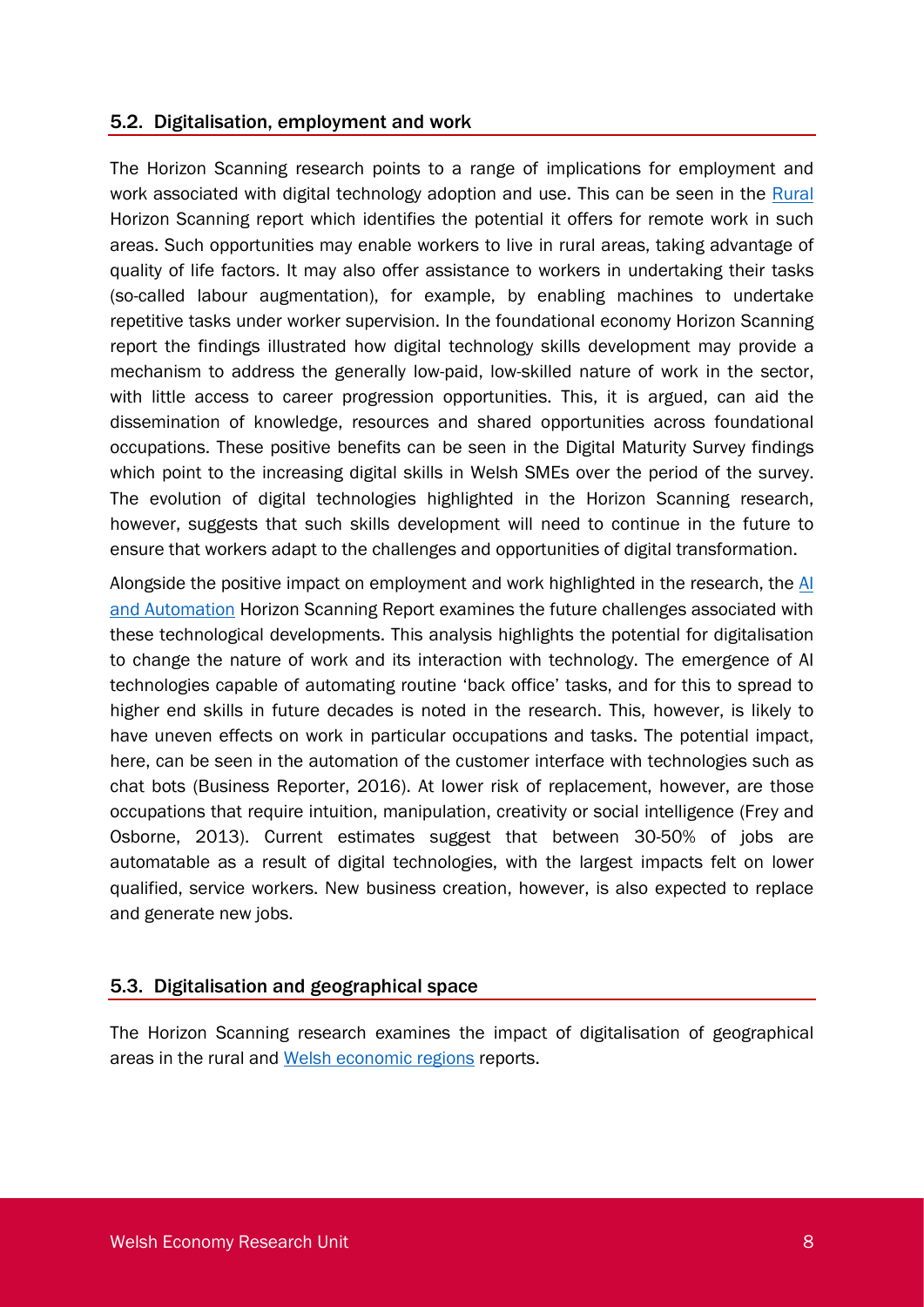The rural Horizon Scanning paper highlights the challenges faced by SMEs in both access to digital networks relative to urban areas (see Figure 1), but also the significant opportunities that are likely to become available through improve connectivity in the future. Here the research suggests that digital technologies such as cloud computing, video conferencing and e-commerce can help to reduce costs and improve access to external markets for many businesses, and that in rural areas such benefits are potentially relevant to sectors such as farming, tourism and rural production. The report categorises these opportunities as short- and long-term in nature. In the short term, for example, it points to the potential for rural businesses to benefit from the efficiency, sales and benefits highlighted by the Digital Maturity Survey (WERU, 2018). Such benefits may also be relevant to new sectors and businesses wishing to relocate to take advantage of factors such as improved quality of life. This, it is argued, has the potential to improve the diversity of business activities in rural areas and strengthen their resilience to social and economic challenges.

<span id="page-11-0"></span>

|                                 |       | <b>DIGITAL MATURITY IN WELSH SMES, 2018</b> |              |
|---------------------------------|-------|---------------------------------------------|--------------|
|                                 |       | <b>RURAL URBAN</b>                          | <b>TOTAL</b> |
| <b>DIGITALLY EMBEDDED</b>       | 16.4% | 19.5%                                       | 18.1%        |
| <b>ACTIVE EXPLOITERS 31.8%</b>  |       | 38.6%                                       | 35.6%        |
| <b>PASSIVE EXPLOITERS 34.8%</b> |       | 34.2%                                       | 34.5%        |
| <b>DIGITALLY DISENGAGED</b>     | 16.9% | 7.7%                                        | 11.9%        |
| <b>TOTAL RESPONSES</b>          | 201   | 246                                         | 447          |
|                                 |       |                                             |              |
|                                 |       |                                             |              |

Figure 1 Digital matutity in Welsh SMEs, 2018

Source: [https://blogs.cardiff.ac.uk/business-school/2019/02/14/wales-in-the-digital](https://blogs.cardiff.ac.uk/business-school/2019/02/14/wales-in-the-digital-economy-emerging-evidence-on-the-importance-of-place/)[economy-emerging-evidence-on-the-importance-of-place/](https://blogs.cardiff.ac.uk/business-school/2019/02/14/wales-in-the-digital-economy-emerging-evidence-on-the-importance-of-place/)

The uneven nature of digital maturity is, in part, linked to availability of digital infrastructure but also the presence of greater number of lifestyle businesses in rural areas. Broadband adoption, however, may offer more varied opportunities for work in rural areas. This may help to address key challenges such as brain drain, underutilisation of skills and so on.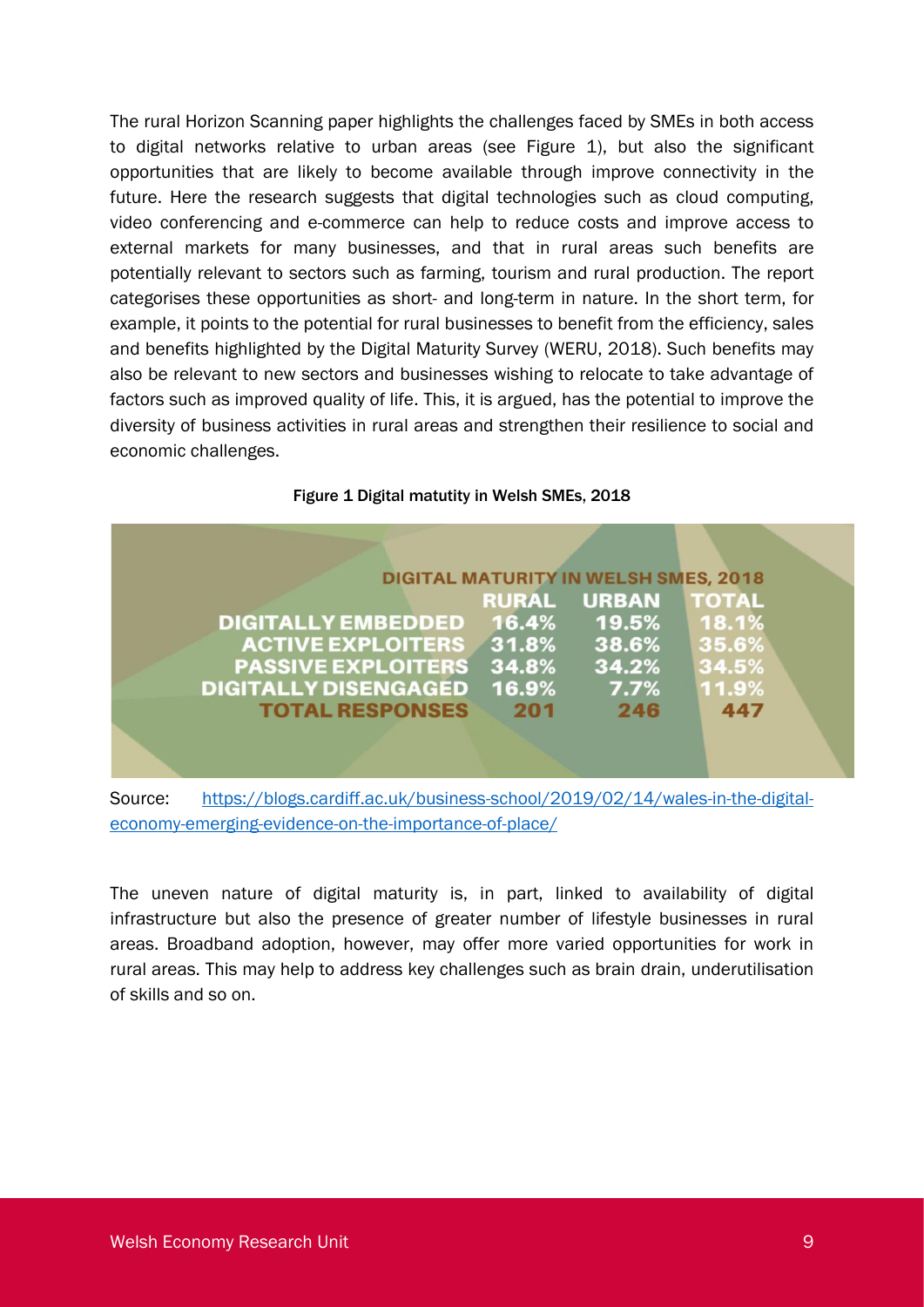The challenges and opportunities associated with digital technology adoption and improved access to superfast broadband can also be seen in the Welsh Government Economic Regions Horizon Scanning report (hyperlink to be added). This shows that businesses in urban areas of the three economic regions – South East Wales, Mid and South West Wales, and North Wales - tend to report higher rates of adoption of digital technologies enabled by broadband. While many of the challenges are shared across the regions, distinctions were found in the importance of ensuring access to fixed and mobile broadband (most relevant in North Wales and Mid and South West Wales, where infrastructure access is comparatively underdeveloped) and where more advanced technology support for adoption may be needed (South East Wales).

## 6. Conclusion and implications for policy

The Horizon Scanning results show that while leading edge technologies such as AI have traditionally been developed and used by larger businesses operating in digitally intensive sectors (such as IT and software services), the growing availability of cloud-based digital technologies is resulting in many such technologies becoming mainstream in SMEs. The research further implies that while the notion of digital transformation captures the changes that are underway in many SMEs, the extent of such transformation is likely to continue at varying pace, leading to the danger that some businesses and places are left behind by such developments. Five potential areas for digital policy intervention emerge from the research and are outlined below:

*1. Review the ongoing need for connectivity across Wales to minimise the disadvantages faced by rural areas in the broadband deployment*

Public intervention is likely to have a continuing role in the deployment of high speed fixed (fibre), mobile broadband (5G) and specialist networks (e.g. Internet of Things networks). The level of need for this requirement is likely to be greatest in rural and remote parts of Wales, given the persistent deployment challenges faced and their implications for local populations and visitors alike.

*2. Ensure that business digital advisory capacity keeps abreast of emerging technology developments*

The requirement for business advisor skills to be constantly updated in line with advances in digital technologies (and the sophistication of SME questions) is noted in the Horizon Scanning research. It suggests an ongoing role for advisory services to not only engage in continuing professional development, but to develop strategies to manage the 'hype' associated with emerging technology solutions, and to represent digital technologies as opportunities for a broad range of business processes.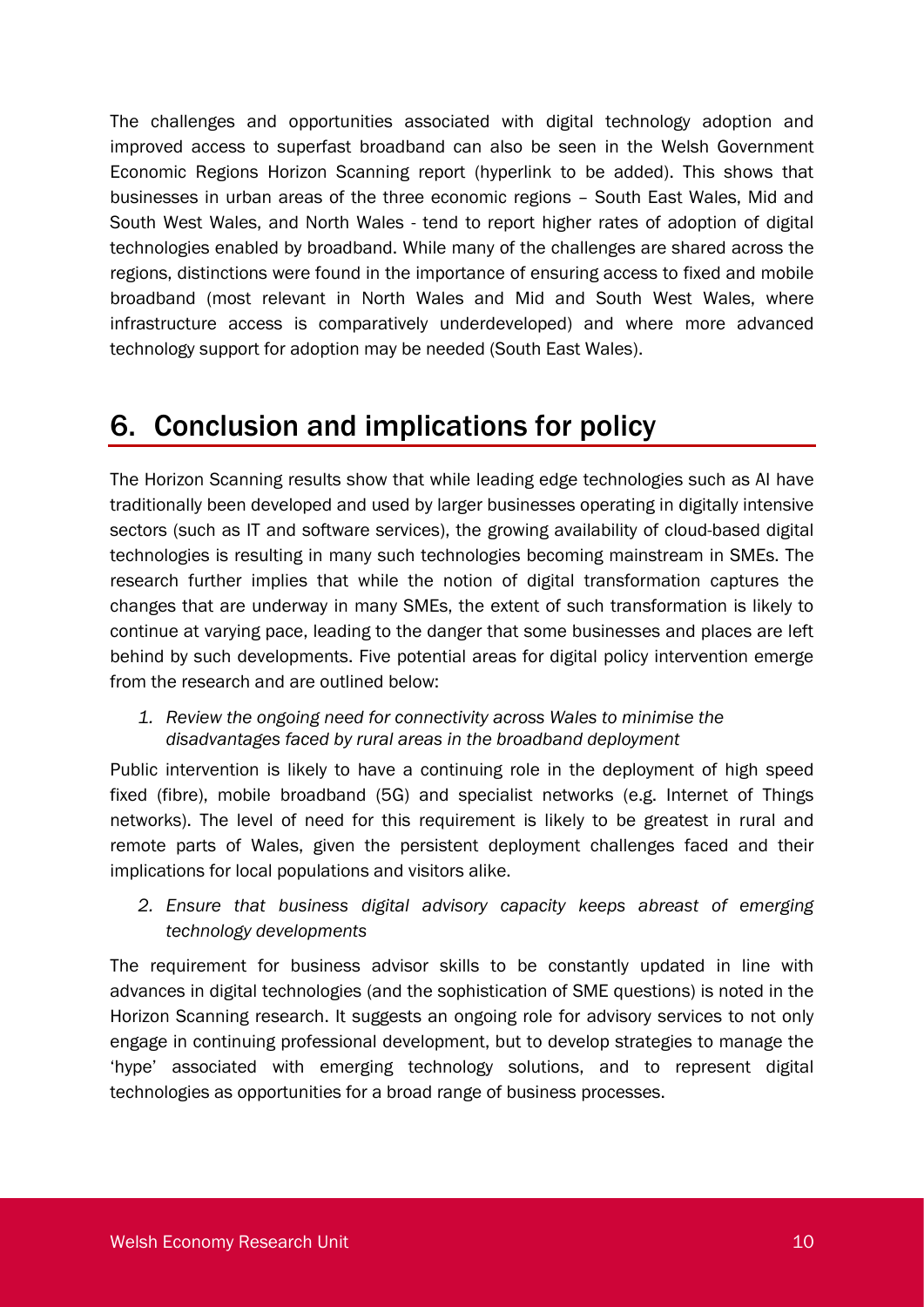### *3. Enable business advisory support to adapt delivery models to digitalisation and the emerging range of private operators in Wales*

The findings point to the potential impact of digital technologies on the delivery of business support itself, with the possibility of integrating more sophisticated forms of online information and support, and for hybridised forms of delivery seen in initiative such as Amazon Academy (online and offline dimensions) to take greater precedence. Current business support for digital technologies has the potential for greater mainstreaming into general business support. The growing introduction of private sector providers in this space is adding to support available, but also complexity, suggesting an ongoing role for policy to manage this through greater coordination.

*4. Examine the potential opportunities associated with digital hubs to support digital skills and adoption in rural areas*

Place-based opportunities to provide advice on digital technologies may present an area for policy intervention. Hubs or virtual networks have been adopted in other regions such as Lincolnshire (Price et al., 2018). This, it is argued, is an area where there may be potential to consider virtual networks of like-minded businesses, or indeed physical solutions such as regional hubs, where co-working space and business support is available. Such hub and spoke models have recently been announced in four locations in Wales<sup>1</sup>, and may provide the basis for place-base support for future digital exploitation.

*5. Consider the potential for the public sector to support the future employment skills needs for AI and automation*

The potential role for government in helping to strengthen outcomes from digital technology use and ensure that business and employees are able to adapt is highlighted in the research. The AI Horizon Scanning paper, for example, points to the implications of automation for jobs and tasks, and suggests preparation for the future skills requirements of workers may be needed. Such responses may require a crossgovernmental policy action targeting key weaknesses such as policies for entrepreneurship, innovation (R&D) and skills. The findings also suggest the need for research such as WERU's [Vulnerability Index](https://www.cardiff.ac.uk/__data/assets/pdf_file/0007/1437154/Horizon-Scanning-AI-and-Automation-Redraft-v2docx.pdf) to be refreshed over time to monitor the evolution of the potential impact of digital technology development on Wales.

<sup>1</sup> [https://gov.wales/newsroom/businessandeconomy/2018/181121-new-enterprise-hubs-to-spark-welsh-business](https://gov.wales/newsroom/businessandeconomy/2018/181121-new-enterprise-hubs-to-spark-welsh-business-announced/?lang=en)[announced/?lang=en](https://gov.wales/newsroom/businessandeconomy/2018/181121-new-enterprise-hubs-to-spark-welsh-business-announced/?lang=en)